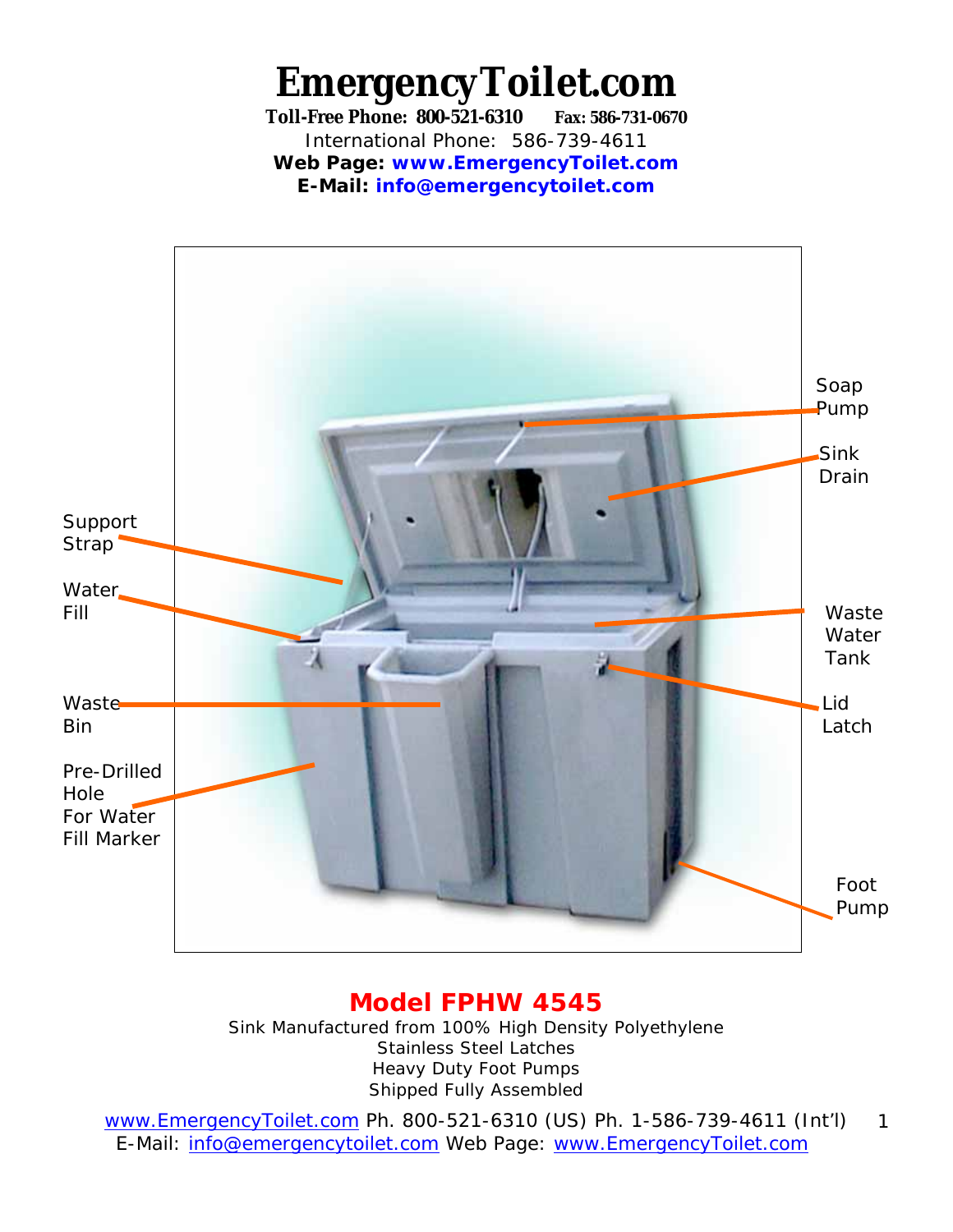

**Model FPHW 4545** Made From High Density Polyethylene

 Water Faucet Activated With Foot Pump **Note: Pre-Drilled Hole For Fresh Water Fill Marker**





www.EmergencyToilet.com Ph. 800-521-6310 (US) Ph. 1-586-739-4611 (Int'l) E-Mail: info@emergencytoilet.com Web Page: www.EmergencyToilet.com 2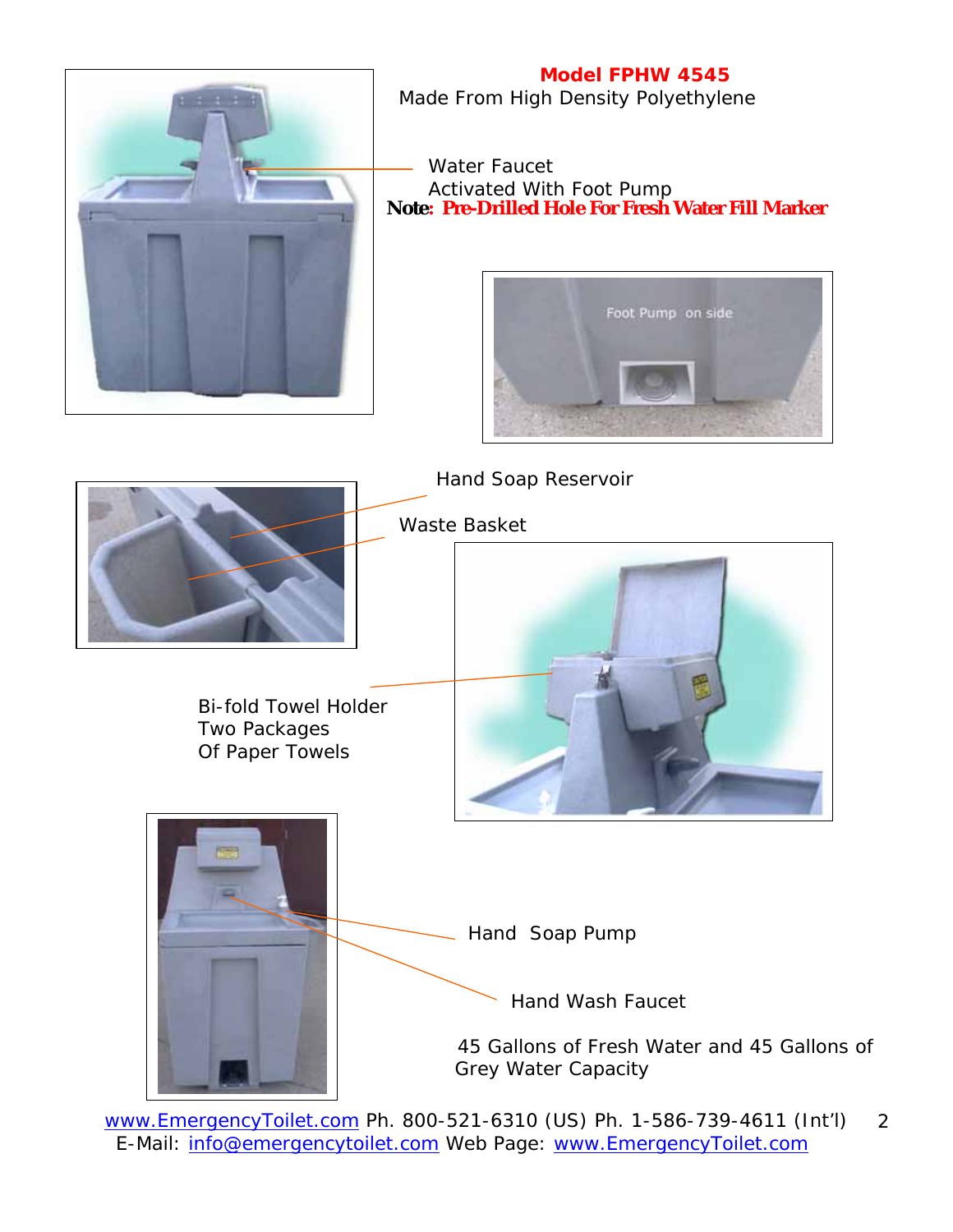# **EmergencyToilet.com**

**Toll-Free Phone: 800-521-6310 Fax: 586-731-0670**  International Phone: 586-739-4611 **Web Page: www.EmergencyToilet.com E-Mail: info@emergencytoilet.com** 

#### **Model FPHW 4545**



**Hand Wash Station** 

**The dimensions of the dual sink unit are:** 

48" (122cm) x 24" (61cm) x 48" (122cm) (30" (76cm) sink Level)

Weight is 104 pounds (47 kg)

Fresh Water Capacity: 45 Gallons (US) 180 Liters

Waste Water Reservoir: 45 Gallons (US) 180 Liters

**Note: Pre-Drilled Hole For Water Fill Marker** 

**Our two-person hand wash stations have a 90 gallon capacity, contain dual sinks, towel holders and soap dispensers and are equipped with a waste basket.** 

These sinks can be placed side to side for an unlimited number of dual hand wash stations.



**Model FPHW 4545**

www.EmergencyToilet.com Ph. 800-521-6310 (US) Ph. 1-586-739-4611 (Int'l) E-Mail: info@emergencytoilet.com Web Page: www.EmergencyToilet.com 3